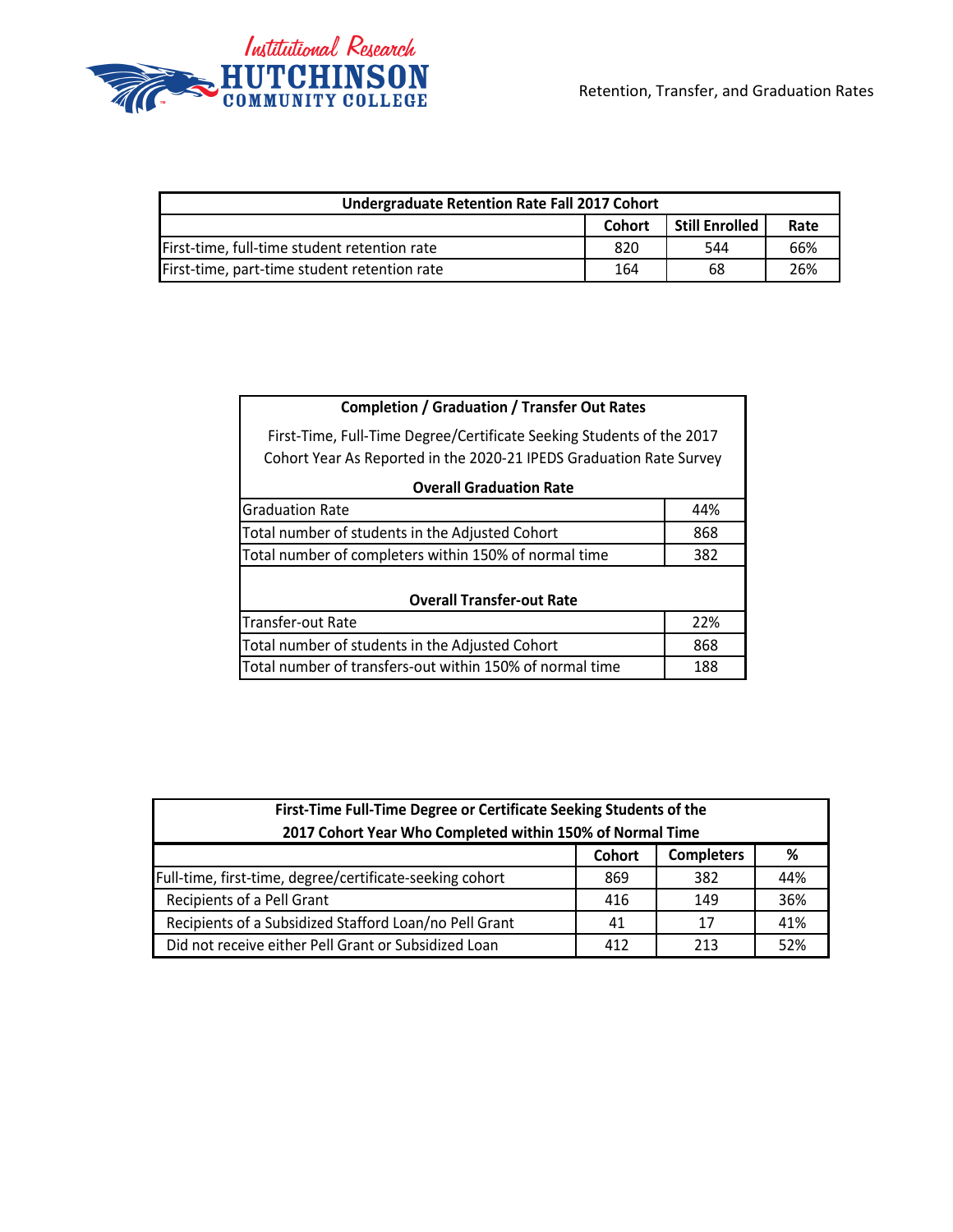

| First-Time, Full-Time Degree or Certificate Seeking Students of the 2017 Cohort Year Who Completed |                         | or Transferred Within 150% of Normal Time |          |     |                    |       |          |    |
|----------------------------------------------------------------------------------------------------|-------------------------|-------------------------------------------|----------|-----|--------------------|-------|----------|----|
|                                                                                                    | <b>Total Completers</b> |                                           |          |     | Total Transfer-Out |       |          |    |
|                                                                                                    | %<br>%<br>Men<br>Women  |                                           |          | Men | %                  | Women | $\%$     |    |
| Nonresident alien                                                                                  | *********               | 0%                                        | ******** | 0%  | ********           | 0%    | ******** | 0% |
| Hispanic/Latino                                                                                    | 19                      | 2%                                        | 25       | 3%  | 14                 | 2%    | 10       | 1% |
| American Indian or Alaska Native                                                                   | *********               | 0%                                        | ******** | 0%  | ********           | 0%    | ******** | 0% |
| Asian                                                                                              | *********               | 0%                                        | ******** | 0%  | ********           | 0%    | ******** | 0% |
| <b>Black or African American</b>                                                                   | 29                      | 3%                                        | 10       | 1%  | 27                 | 3%    | ******** | 1% |
| Native Hawaiian or Other Pacific Islander                                                          | *********               | 0%                                        | ******** | 0%  | ********           | 0%    | ******** | 0% |
| White                                                                                              | 130                     | 15%                                       | 124      | 14% | 55                 | 6%    | 57       | 7% |
| Two or more races                                                                                  | *********               | 1%                                        | ******** | 1%  | ********           | 0%    | ******** | 0% |
| Race and ethnicity unknown                                                                         | 16                      | 2%                                        | ******** | 1%  | ********           | 0%    | ******** | 0% |
|                                                                                                    | 200                     | 23%                                       | 182      | 21% | 107                | 12%   | 81       | 9% |

\*\*\*Disaggregated groups of <10 students suppressed to protect student privacy

| 4-Year Average Graduation & Transfer Rates                                                                                         |      |      |      |      |                        |  |
|------------------------------------------------------------------------------------------------------------------------------------|------|------|------|------|------------------------|--|
|                                                                                                                                    | 2014 | 2015 | 2016 | 2017 | 4-year<br><b>Total</b> |  |
| Adjusted cohort                                                                                                                    | 866  | 846  | 934  | 868  | 3514                   |  |
| Total completers within 150%                                                                                                       | 329  | 324  | 394  | 382  | 1429                   |  |
| Total transfer-out students                                                                                                        | 215  | 188  | 200  | 188  | 791                    |  |
| 4-year average Student Right-to-Know Completion or Graduation Rate Calculation<br>(Total Completers within 150% / Adjusted Cohort) |      |      |      |      |                        |  |
| 4-year average Student Right-to-Know Transfer-out Rate Calculation<br>(Total Transfer-out Students / Adjusted Cohort)              |      |      |      |      | 23%                    |  |